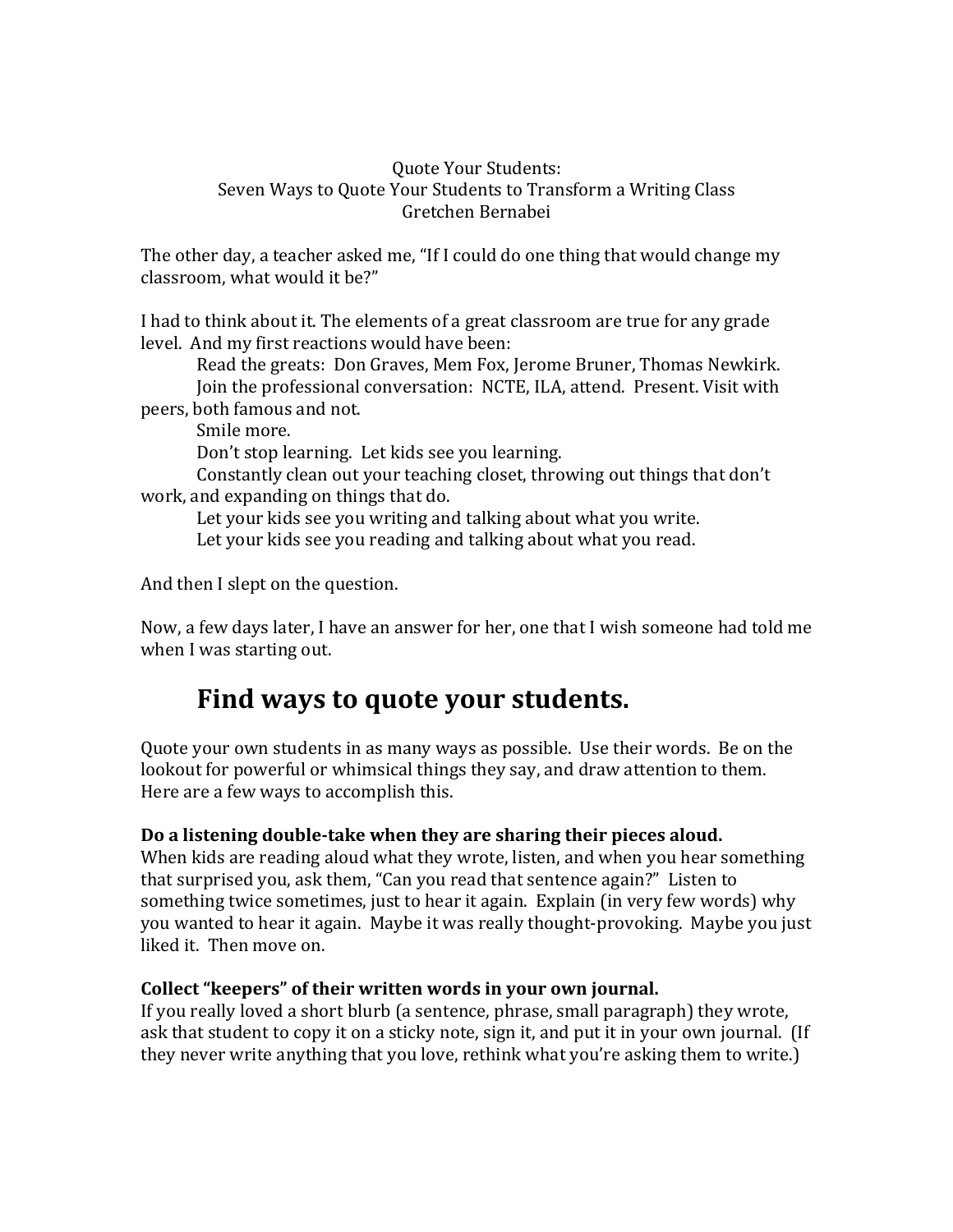#### **Keep a "Hall of Fame" folder or composition book of pieces you always want to own.**

I keep my copies of my favorite journal entries in a composition book, along with a folder of "Best Essays Ever."

### Collect "keepers" of their spoken words in your own journal too.

When a student says something out loud that you'd like to remember, or that you find fresh, thought-provoking, or delightful, hand that student a sticky note and ask them, "Write that down, just like you said it! And sign it." Then stick it into your journal. It doesn't take any time at all, but it makes a lasting impression on them and you.

### **Share their writing aloud because there was something striking about it.**

Get permission from the student writer to share something you have read alone, and tell the class, "You have to hear this." I heard Kate DiCamillo tell about a time in college when a teacher did that with one of her papers, and she became a writer that day.

### **Build a "Truism Wall"**

Have them write life lessons on small pieces of paper, truths about the world or people, truisms that have surprised them in their lives. Thoughts from the heart. Fill a bulletin board with these, with the author's names. You can use these as main points for essays for months. You can ask students to browse, choose, and copy five (or three or ten, any number) of truisms they would like to remember, to keep in their journals too. And they now have a bank of topics for writing, the best kind of writing, from the heart.

## **Make a habit of "Sparkling Sentences"**

When you're reading their writing, snag the occasional sentence and type it onto a page. (I sit near a computer with an open Word document while I'm reading their writing, so it's easy to turn and type a sentence now and then, with the writer's name.) Then you can do an activity similar to Daily Oral Language, by putting the sentence up and having everyone read it twice, focusing NOT on the mistakes or problems in the sentence, but on the strengths, the beauty of it. "What did this writer do that makes this sentence so powerful?" And let the students identify the craft they notice, whether it's punctuation, word choice, word placement, anything. You can keep copies of those sparkling sentences up on your walls or in the hallways. Our friend Jayne Hover says that this one practice has the greatest impact on their school's writing climate and achievement.

Students will stretch to dazzle you, but only if you are dazzleable. You remember teachers you've had, the sour teachers who have taken pride in never being impressed. After a while, you quit trying to dazzle them. But you watched for a teacher who could be dazzled. We can find things to love about every student. We